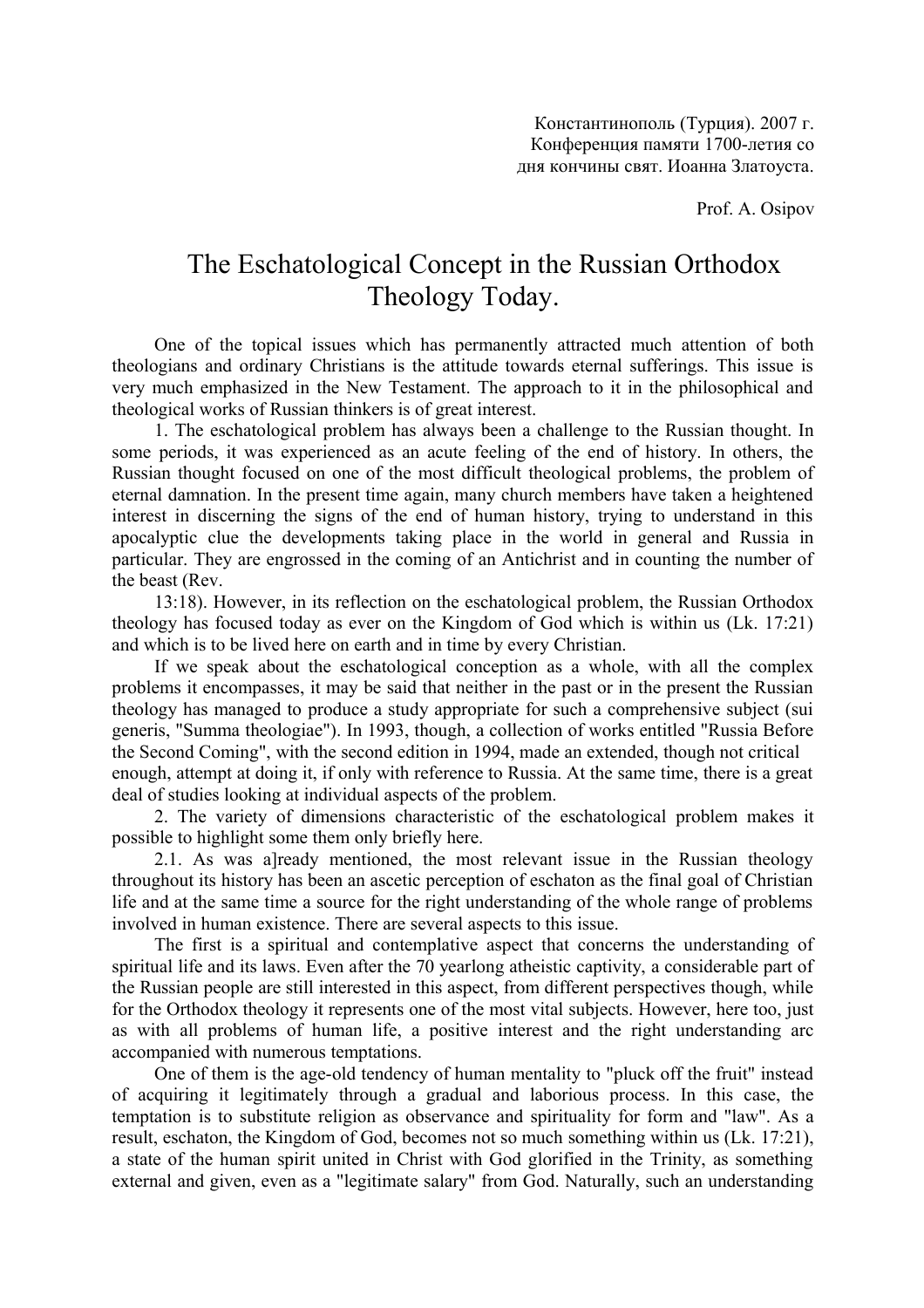distorts profoundly the fundamental biblical teaching on man as the God-like creature and leads the Christian away from the eschaton he seeks by the make-belief righteousness and "orthodoxy" it generates.

There is another temptation that has hit especially hard a certain section of the intelligentsia who have embraced faith but failed to see the profound specificity of Christianity and its fundamentally new vision of God different from that in other religions. It is a temptation to perceive Christian spirituality as something so broad and comprehensive as it ceases to be life precisely in Christ and turns into something of pan-religious nature, into some theosophical experience of vague and obscure sensual (James 3:15) raptures and mystical states.

The second aspect equally vital today is how Orthodox and Catholic asceticism understands the ways and means of developing eschaton in the heart of an ascetic and the criteria of a truly spiritual state, sanctity, saints and spiritual perfection. At a time when Russia has seen as much Catholic literature, including that on asceticism, as never before, this aspect has exited very many Orthodox believers. Consequently, the public, ecclesiastical and theological awareness has developed two confronting attitudes to the Catholic sanctity. One is traditional and negative, coming from many very influential ascetics of the past and the present, whereas the other sees the Catholic asceticism as having the same sanctity and spiritual achievements as Orthodox, but with its own peculiarities and ways. The lack of attempts to discuss all these problems seriously at bilateral Orthodox-Catholic theological meetings has only aggravated the situation.

The third aspect refers to the vision of eschaton outside church life. This is a major complex issue perceived in a broad variety of ways. It ranges from the affirmation that the entire temporal life is always guided by the Holy Spirit and should be therefore recognized by Christians in all its manifestations to its complete negation as bearing the spirit of the prince of this world (cf Eph. 2:2). At the same time, there is a clear need for an adequate

assessment of all aspects of human activity today, in the first place, politics, economy, science, technology, philosophy, art and culture as a whole. The need has been increasingly voiced to rethink critically the idea of progress and the meaning of history, especially the destiny of Russia and her place in world history.

2.2 The theme of an Antichrist, Ms name, signs of his emergence and expectations of the end of history have been present in Christianity from the beginning. In Russia, it sometimes became a problem of national significance. In the 15th century, for instance, the Paschal calendar ended in 1492. This year was believed to correspond to the year 7000 since the creation and to conclude its existence. The expectations of an end were as strong in 1666 for the understandable reason of containing three sixes. Naturally, there were no problems either with the candidates to the title of Antichrist. However, tempora mutantur et nos mutamur in illis.

The present-day scientific and technological progress has given this theme some new major impulses, as it becomes increasingly possible technologically to exercise total control over every person and to manipulate his behavior. According to a number of experts involved in the computer industry and the development of computer technologies, it is possible already now to control people en masse. They maintain that the reality of universal computer control over the human population is not far off. In fact, it will come in the period from 2010 to 2020 with computers coming in general usage.

The question of the "three sixes" is also viewed in this perspective. Psychologically, this symbol is impressive for an inexperienced consciousness because of its graphic vividness. Though not at all necessary for computer calculus either technologically or mathematically, this apocalyptic number has attracted a heightened attention also because its presence has already become a reality, for instance in the dash-code of various goods. The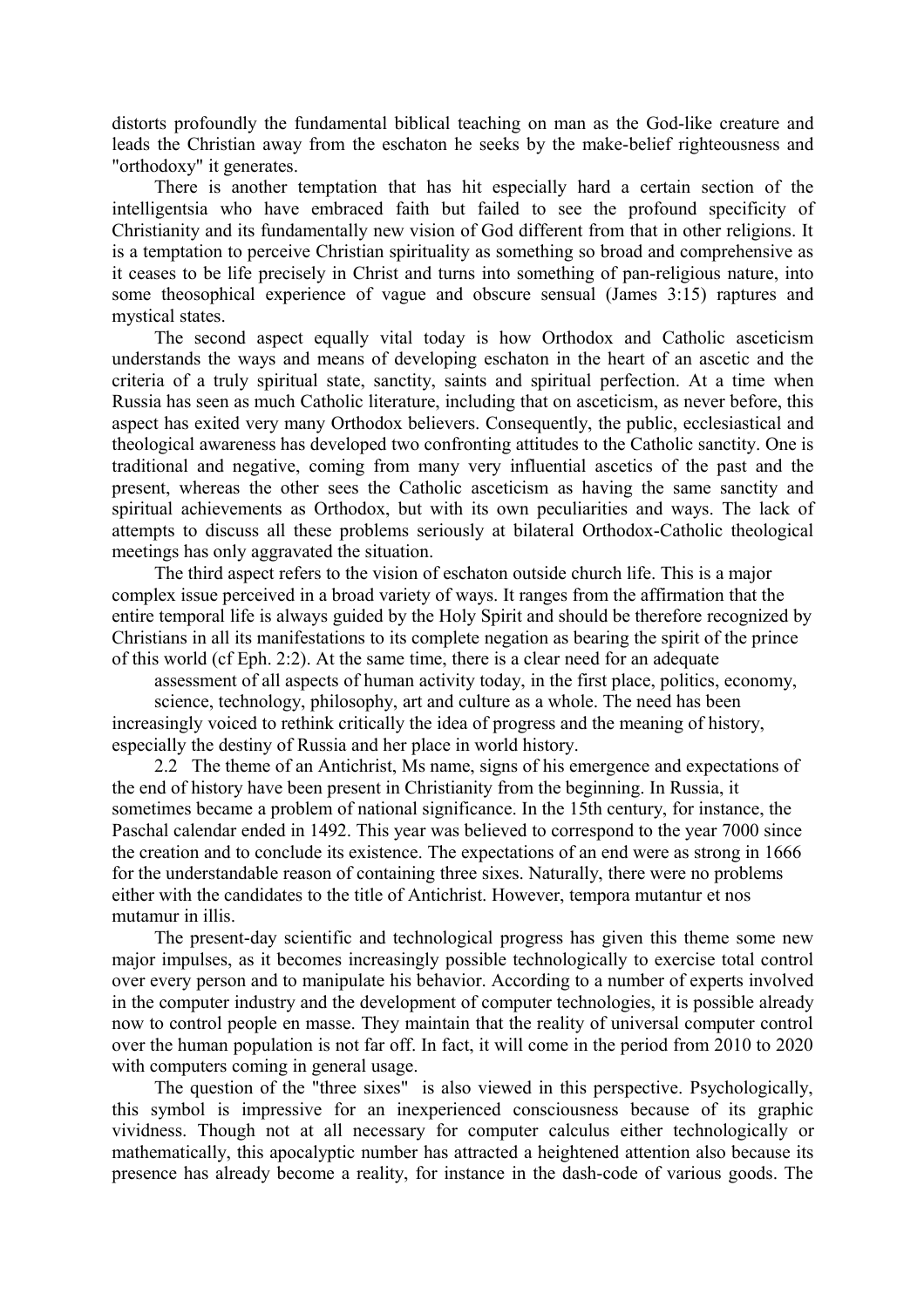figure 666 is present in any bar- or dash-code of any product. Apparently, it has been done consciously by those who have created this code system. It is one of the most simple and vivid examples of deliberate introduction of the apocalyptic number, the sign of an Antichrist, into everyday life. One can understand then why the question of the total usage of this figure has been raised to a conciliar level of discussion (or condemnation), for instance, in such a considerable part of the Russian Orthodox Church as the Ukrainian Church.

Another stimulus for the development of apocalyptic moods and expectations in today's life has come from the obvious degradation of morality in power structures and the rapidly increasing concentration of political, informational, scientific and technological, economic and military power in the hands of a very narrow circle of world "supermen". Hence comes clearly the idea of one global state to be led by this handful of "gods" with unlimited "computer" power, which will lead to the establishment of universal physical and spiritual slavery of nations and each person. All this is quite consistent with the apocalyptic predictions of the totalitarian regime to be established in the end of history by one universal "leaden>. (Cf. "and power was given him over all kindreds, and tongues, and nations" (Rev. 13:7), who will become the "christ-saviour" of humanity (Rev. 13:3-4).

The logical consequences of this new world order in a situation of spiritual, moral, ecological, power, population and other crises that have hit the world today are obvious. Moreover, they again correspond to what is described in the Revelation of St. John the Theologian as the ultimate terrible death of the globe. On the basis of this and many other signs, a growing number of voices have spoken about a rapidly approaching conclusion of this kind.

3. Among the problems which attracted close attention in old times and challenged many Russian theologians and religious thinkers in the 20th century is the understanding of what Father Paul Florensky described as "the antinomy of Gehenna".

The starting point from which Russian theologians and philosophers approached this question is excellently expressed by Archpriest Sergius Bulgakov. He wrote,

There are two types of the eschatological thinking: the criminal code with all its ferocity and the generous amnesty which is in fact an attempt to avoid all the difficulties of the problem. The first way has become increasingly unacceptable in our days, for it has lost its inner convincingness, while the second represents not an overcoming but a mere ' negation of the first (not mentioning its serious biblical and theological difficulties). In the face of the two types - the medieval orthodoxy and humanitarian universalism - the question arises whether a different, third, way can be found, combining the advantages of both and freeing itself of the weakness of either.

3.1 Let us consider some versions of this "third way". In his well-known study "the Pillar and Consolidation of the Truth", Father Paul **Florensky** (d. 1937), professor at the Moscow Theological Academy, develops the following ideas of "Gehenna". But let us first cite his approach to the problem, as it may serve as a preamble to the statement of other thinkers' views as all.

Awareness stems from the idea of God as Love. Love cannot create in order to ruin or to build, knowing about the destruction. Love cannot but forgive... From the

perspective of eternity, all is forgiven, all is forgotten because "God will be all in all" (1 Cor. 15:28). In short, the impossibility of universal salvation is impossible. This is so from the height of the idea of God. But... proceeding not from God's love of the creature, but from the creature's love of God, the same awareness comes to a directly opposite conclusion. Now awareness cannot admit of salvation without the reciprocal love for God. Since it is impossible to admit either that God forces the creature to love, awareness comes to the inevitable conclusion that God's love may stay without the reciprocal love of the creature. That is to say, the impossibility of universal salvation is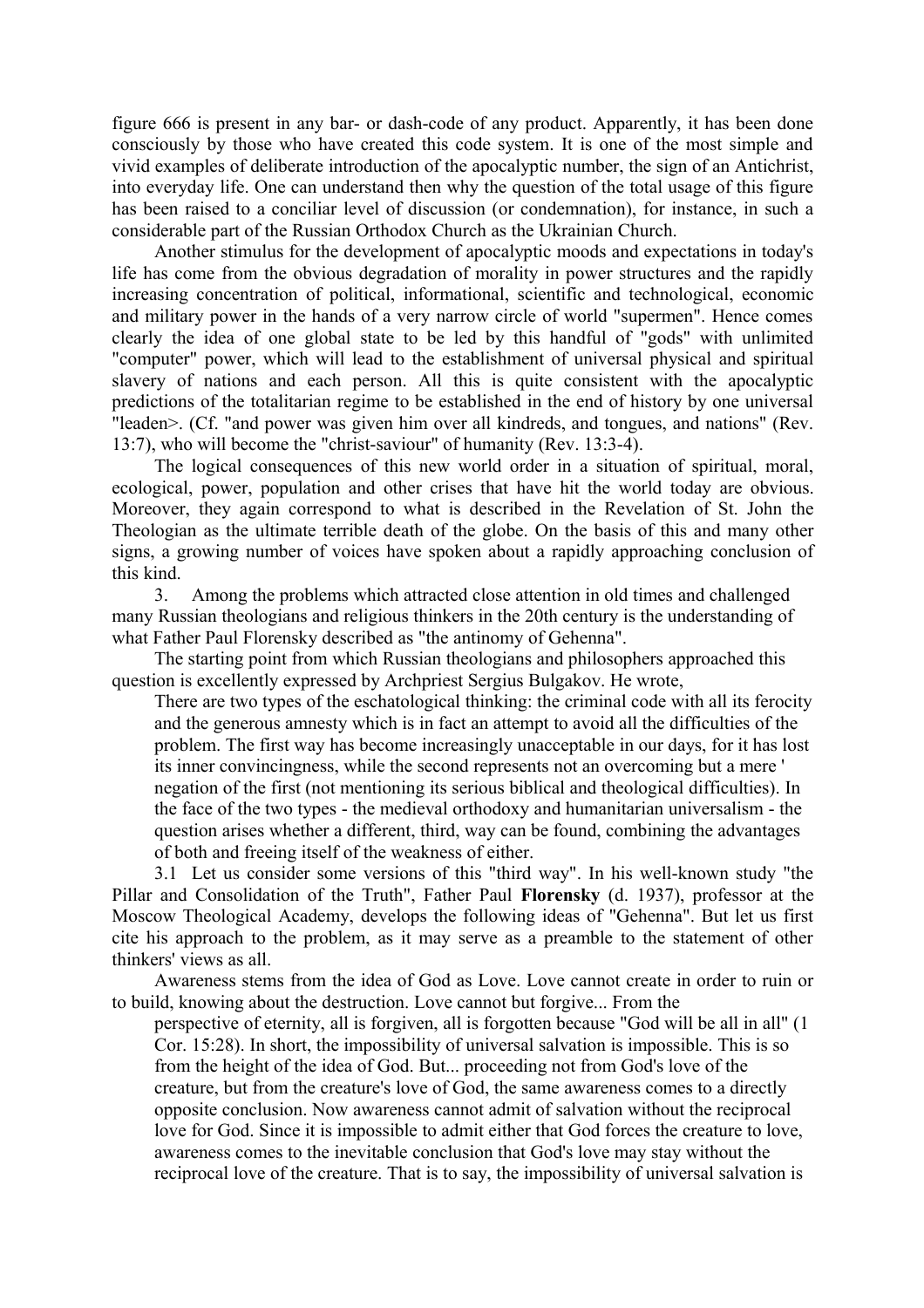possible. The thesis that the impossibility of universal salvation is possible and the antithesis that the impossibility of universal salvation is possible are clearly antinomic...

The negation of the antithesis also negates the thesis, while the affirmation of the antithesis also affirms the thesis, and vice versa. The thesis and the antithesis are

inseparable. There is and can be no solution to this antinomy within reason. The solution lies only in the actual transformation of reality itself... (pp. 208-211).

Father Florensky's attempt to find a (rational!) solution of this antinomy boils down to the following:

Personality as created by God, which means holy and certainly precious in its inner core, has the free and creative will manifested in the system of actions. That is to say, it has an empirical character. Personality in this sense of the word is character. But God's

creature is personality and it should be saved, but it is the evil character that prevents the creature from being saved. From this it clearly follows that salvation postulates the

division of personality and character, setting them apart. A whole should become diverse (p.212).

Personality as God's creation and image, Father Florensky writes, cannot perish in any case. "The character", however, or the empirical personality (evil identity, "the empty skin of personality", guise) of a human being unworthy of its "image" in its work is cast out from the "noumenal personality" into outer darkness (Mt. 8:12). Turning to the First Epistle of St. Paul to the Corinthians (Every man's work shall be made manifest: for the day shall declare it, because it shall be revealed by fire; and the fire shall try every man's work of what sort it is. If man's work abide which he hath built thereupon, he shall receive a reward. If any man's work shall be burned, he shall suffer loss: but he himself shall be saved; yet, so as by fire.- 1 Cor. 3:13-15). Father Florensky comes to this conclusion:

The work of every one will be tested by fire in which all the impure and foul things will be burned as gold and silver are refined by fire (cf. Zech. 13:9; Mal. 3:203) and in which the worthless empirical personality will be separated from the God-created "image of God"... This fire is not punishment, not retribution, but the necessary trial. If the inner image of God has not revealed itself in the concrete likeness of God, then the image of God is taken away from its undeified identity. If the identity is transformed in the likeness of God, then the person receives a "reward", which is the inner bliss of seeing the likeness of God in oneself, the joy of an artist contemplating his creation (p. 230).

Father Florensky believes that it is in Scriptures that he found this idea of "cutting" a person into two "personalities". From this point of view, he analyzed a great deal of passages, including Mt. 5:29-30; Mt. 24:51; Lk. 12:46; Mt. 25:14-30; Mk. 9:43-49; Heb. 4:12, etc.

Thus, a person "himself" will be saved, while his "work" will be burnt.

The "work" of a person, his (evil) self-awareness, separated from the person "himself", will become a mere imagination... a nightmare without the one who sees this dream (p.233-234). Therefore, only the dreams of shadows and the dark shadows of dreams stir in Gehenna (p. 247).

This is the way in which Father Florensky solves the antinomy of Gehenna. Yet, Ms idea of the dichotomy of personality has not found many supporters.

 3.2 Professor **B. I. Ekzepliarsky** of the Kiev Theological Academy, believes that it is equally impossible to accept either the idea of apokatastasis or the teaching on eternal damnation. This brings him to conclude that the Divine Revelation is incomplete concerning this question. From Ms point of view, this incompleteness can be explained either by the impossibility for man to perceive the truth rationally or the undesirability for him to have premature knowledge.

3.3 Father **Anatoly Zhurakovsky** (d. 1939) does not accept the possibility for the righteous to enjoy bliss in the face of torment experienced by their fathers and mothers and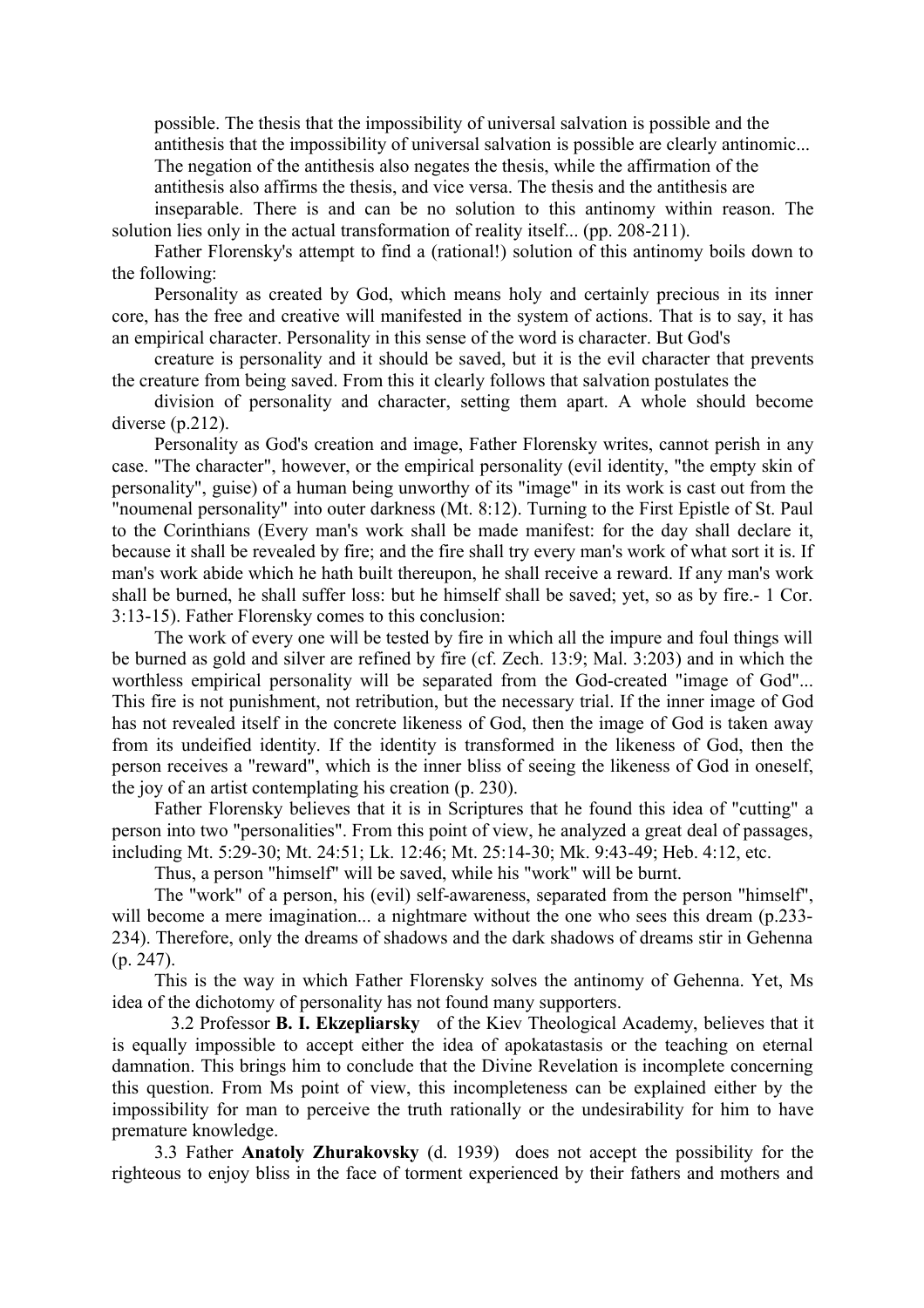maintains that Christian love does not turn away from evil persons, but as much as feels profound pity for them (see, for example, St. Isaac the Syrian on "the compassionate heart" in Homily 48). He believes that the traditional understanding of eternal damnation as endless should be resolutely rejected and develops the following interesting idea.

Firstly, he analyzes the notion of eternity and agues that along with eternity filled with ... eternity as eternal life, it is possible for us to think of a different eternity... as absolute emptiness and absolute non-existence.

This idea, at the first glance, seems to run counter the idea of God's omnipresence. However. Father Zhurakovsky says, it does not. Without being pantheistic, we draw a distinction between God' presence in heaven, in the Eucharist, in church, on the one hand, and on the earth, at a market place, amidst a criminal gathering, on the other

We confess that God is present everywhere, but not everywhere in the same way. He dwells in the church not in the same way as He does at a market place.

That is to say, the intensity of God's presence in different "places" can be considerably different, and this difference is conditioned by the state of a person's spirit, by his freedom.

Therefore, there must be a realm in which God is absolutely inactive, absolutely passive. Moreover, the recognition of human freedom necessitates the recognition that such a realm of God's absolute passivity does exist... Certainly, we mean here ... a purely spiritual realm, a pure spiritual world. This realm of God's passivity represents that same "bad eternity", the eternity of emptiness or non-existence. Christianity recognizes the existence of such a realm outside God.

This realm is darkness (see, for instance, Mt. 25:30). Therefore, if eternal life is perceived as blissfulness, then eternal darkness is perceived as suffering and torment. Human beings come in touch with theses two eternities already here, on earth, though their experience will become complete only after the Last Judgement. Father Zhurakovsky writes:

Now we come to the most essential question of our work. If eternal damnation or

eternal darkness, which is the same, is believed to be a special realm or a purely spiritual

"plane", which the condemned will enter after the final Judgement, then the question arises: Is it necessary that we should think of this stay of sinners in "pitch darkness" as infinite? Certainly, we perceive torment as eternal in its essence... Torment is eternal by nature... Those who enter the "outer darkness" suffer eternally in the sense that they absorb eternity, coming out of the order of time into the order of eternity and entering from the order of existence into the order of non-existence. But the question arises here: Is it possible to come back from this eternity; can one's eternal damnation turn out finite?

It seems from the first glance that we fall here into a glaring contradiction. How is it possible to speak of the eternal which is at the same time finite? Certainly, we cannot think of a transition or a moment in time as belonging to the ontological essence of eternity... No transition is thinkable within eternity, but our transition into eternity and departure from it are actually thinkable. It is impossible to speak of an end of eternity because eternity has no origin or end, but it is the revelation of eternity to us that has an origin and end.

"The eternal" has its origin and end as a manifestation to the world. We can enter eternity and leave it, just as St. Paul was caught up to the third heaven, to eternity (2 Cor. 12:2-4), and came back. In the same way, "the outer darkness" is eternal by nature, but not unlimited with regard to one's stay in it. Father Zhurakovky puts this question:

Does this assumption not brmg a special harmony into the understanding of the Gospel'steaching? Does it not picture for us God as love to the end? Sinners will enter eternal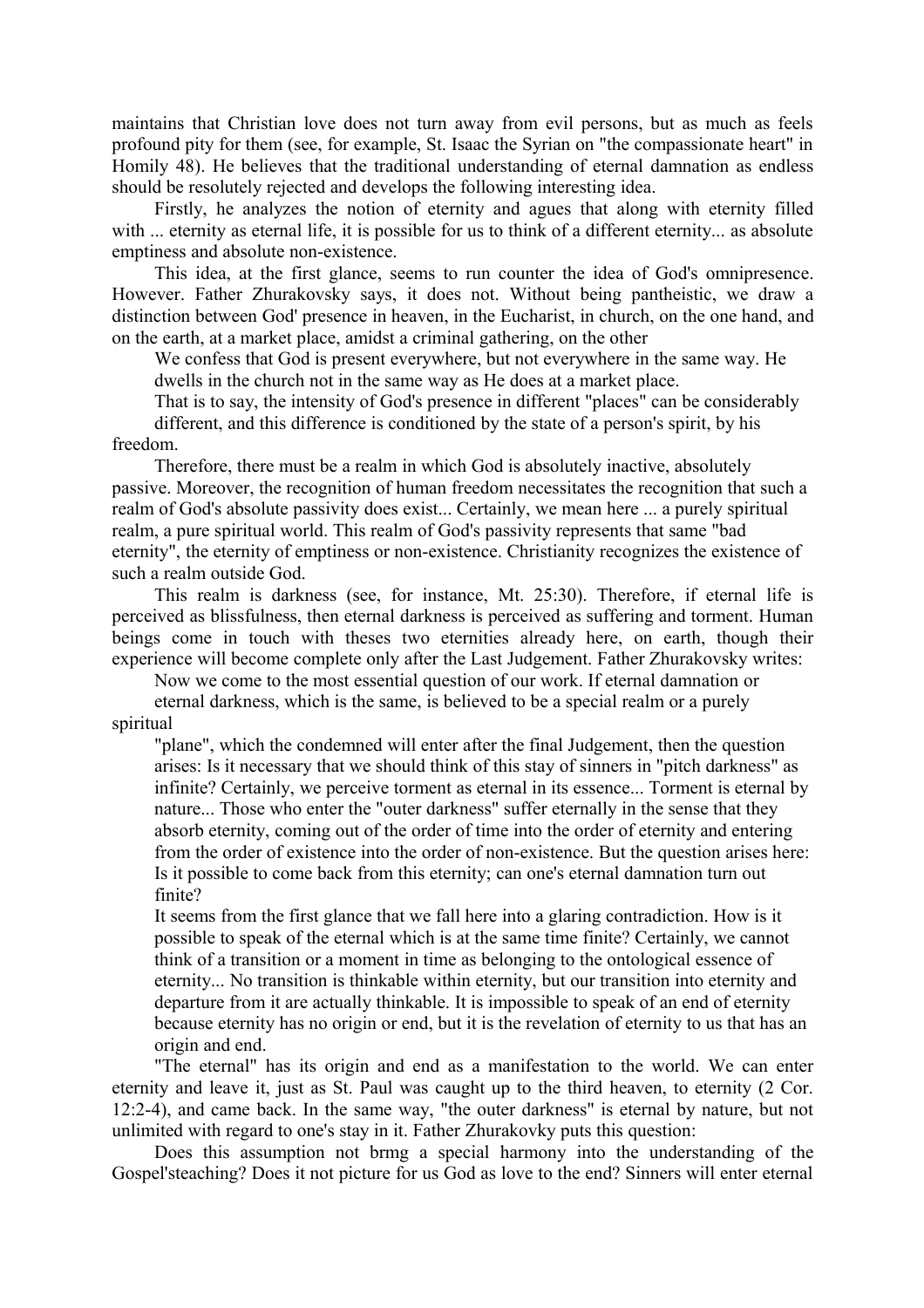damnation and absorb it by their entire being, but will not suffer forever. An hour will come when they will come out of the torment, from the realm of non-existence. Thus, eternal damnation does exist, but its existence does not exclude a possibility for universal salvation.

It is because hell has the meaning of a "purifying and transient moment in the development of a person". Suggestions to this effect are scattered throughout the Gospel. (See, for instance, Mt. 5:25-26; Mt. 18:14, 34-35; Mk. 9:49; Jn. 17:1-2). This conclusion reached by Father Zhurakovsky is correspondent in a remarkable way with the ideas of Isaac the Syrian who

wrote almost 1300 years before him:

He (God) does nothing for the sake of retribution, but looks at the benefit that should come from His actions. One of them is Gehenna... The merciful Master did not create rational beings whom He knew before their creation, what they will be (after the creation) and whom He (still) created to subject them unmercifully to endless sorrow . Let us be careful in our souls, my beloved ones, and understand that though Gehenna is subject to limitations, the taste of being in it is very awful, and the degree of suffering in it is beyond our comprehension .

3.4 We find a completely different approach to the question of Gehenna in the works of another Russian thinker, Prince **Eugene Trubetskoy** (d. 1920). The major ideas of this conception boil down to the following:

Hell is not an some eternal life outside Christ, for eternal life is one: it can be only in God, only in Christ. The reality of hell arises not through the alienation of some living creature from the eternal divine fullness... The falling of hell away from God is the falling away of death, not tne falling away of life... Both worm and fire in hell are nothing more or less then images of undying death... This reality of death is not the reality of life, but the reality of ghost. Hell is a realm of ghosts, and it is only as such that it can contain eternity as its part. All eternal life is in God... The reality of hell is the reality of eternal mirage exposed by God's righteous judgement... The infernal agony is suffering caused by the complete and final loss of life (pp. 93-94).

A complete and final loss of life is a transition in time from life to death, and as transition it can be only momentary. Eternal damnation is nothing but a perpetrated moment of final rupture from life. But through his free self-determination, a creature is separated forever from the very source of life and experiences an extreme and boundless torment in this separation... Clearly, the suffering of "the second death" cannot be either an experience lasting in time or a stale of eternal life... This suffering ... can fill only one moment - an instant that finishes time for it. But in this moment, the spiritual image of a creature experiencing it is asserted forever: it is assigned for death forever ... In other words, the reality of hell is the reality oftransition accomplished forever -the transition from life to death, from existence to non-existence (p. 95).

This is what "the resurrection of the judgement" means: a condemned person is raised from the dead not to live eternally in Christ, but only to come alive for one moment when life is finally and irrevocably separated from its very source. In this sense, as I said, the eternity of hell is the eternity of a moment. (p. 97).

Given all the originality of this theory by Trubetskoy, it leaves an impression of being somewhat incomplete.

3.5 Professor **A. Tuberovsky** (d. 1937) of the Moscow Theological Academy suggests the so-called conception of anastasis which in its conclusions is very close to the point of view of Father Zhurakovsky. He writes about the Resurrection of Christ:

It is a fundamentally new, dynamically ultimate revelation of God, similar to the Creation and the Incarnation. Its meaning lies in... the glorification of creation or in the comprehensive spiritual and physical, internal and external, deification (p. 331). The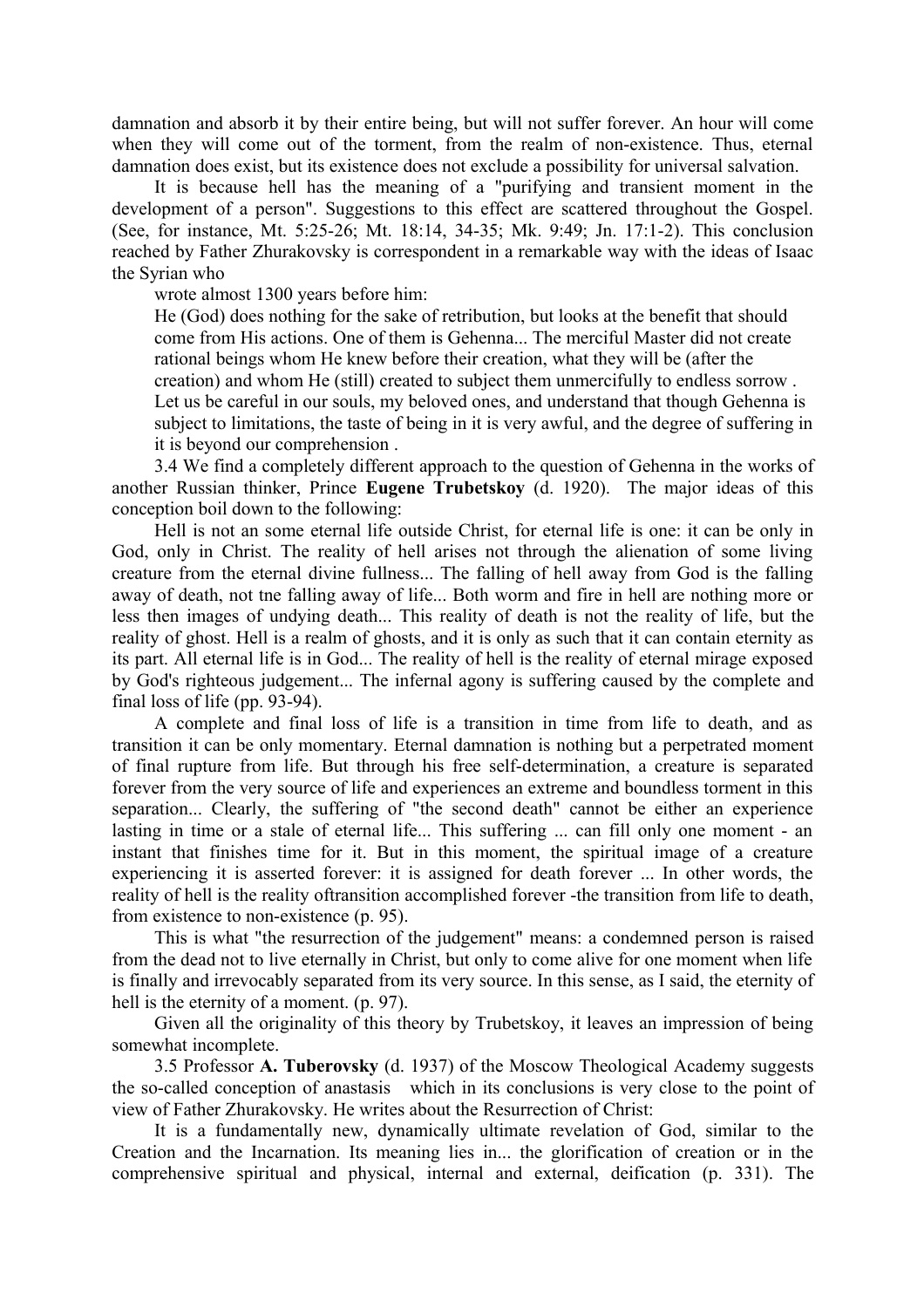Resurrection of Christ is a fundamental act of the glorification of creation, parallel to the deification of the world. I see its meaning in the filling of the created nonentity with divine glory (p. 351). As a result of this, "the last enemy, death, will be abolished" and "God will be all in all" (1 Cor. 15:28). That is to say, He will//// with Himself all the things not statically, for He is present in all things even without it, but dynamically. He will fill them with power or glory, as the new Revelation implies (p. 352).

The kingdom of glory will come as an universal status of existence opposite to the kingdoms of grace and nature. The eternal divine life will be revealed, full of love and every perfection - the life of deified and glorified humanity in the deified and glorified world (p. 352).

The apokatastasis, however, in the absolute, Origen's, sense condemned by the Church is out of the question... Therefore, the Orthodox mystical ideology of the Paschal dogma... the notion of apokatastasis in a certain cosmological and sotenological sense it acquired, should be replaced by the formula of anastasis. It does not mean the restoration of a lost state, but the acquisition by the creature of an essentially new modus of existence by virtue of the Resurrection of Christ (p. 353). Indeed, the bodies of sinners, non-Christians, etc., after the resurrection will also be spiritual, incorruptible, powerful and therefore glorious...

As far as hell and paradise, eternal bliss and eternal damnation are concerned, these actual contrasts, just as their differences in degree, lie on the same dynamic plane. Both evil and good spirits realize the potential of the same free existence, in the sense though diametrically opposite to the goodness of this revelation. In the same way, people may have different, even contrasting attitudes to the divine life revealed in Christ. While some who are believers become the children of God, others who are non-believers become the children of devil... But if existence in general and spiritual existence in particular is a revelation of the good power of God despite evil and suffering, if the divine life turns out to be a gift of the highest possible value, then the highest revelation of God's love in the status of glory cannot be abolished by "eternal damnation".

Therefore, given the actual contrast, anastasis represents the highest value... The Resurrection of Christ as the fundamental anastasis of creation is the revelation of the status of glory realized subjectively in the eternal bliss of paradise for some and the eternal damnation for others. But objectively it expresses the divine good power, which is love (pp. 354-355). The entire creation will be filled with power, spirituality and beauty. Hell and paradise lie on the same dynamic plane, and it is impossible to abolish hell without abolishing paradise. Anastasis is the highest value, and its realization is determined subjectively in a different way for each one, ranging from hell to paradise (pp. 335-337).

3.6 In bis comprehensive work entitled "The Bride of the Lamb", Archpriest **Sergius Bulgakov** (d. 1944) offers a very detailed conception of Gehenna concordant with the views of Tuberovsky. Just as Tuberovsky, Bulgakov does not doubt that;

only one thing cannot be allowed: that the image of glory should be fully absorbed by the image of infernal humiliation (p. 507). To sum up, the basic antinomic postulate is that the eternal life of incorruption and glory can be combined with eternal death and perish as both, though in a different degree, are part of existence (p. 508). ve Moreover, for those in Gehenna,

this turning to God penetrating the whole life with divine light is that eternity or eternal life to which the eschatological texts refer (p. 501).

Bulgakov's understanding of hell and its eternity, however, is essentially different from that of other Russian thinkers. He writes:

Since hell is not of God's creation but a fruit of the self-determination of the prince of this world and his captives, it has no existence in itself for this very reason. Therefore, it has no eternity of its own. Eternity for it is only a temporal state of life. By virtue of these